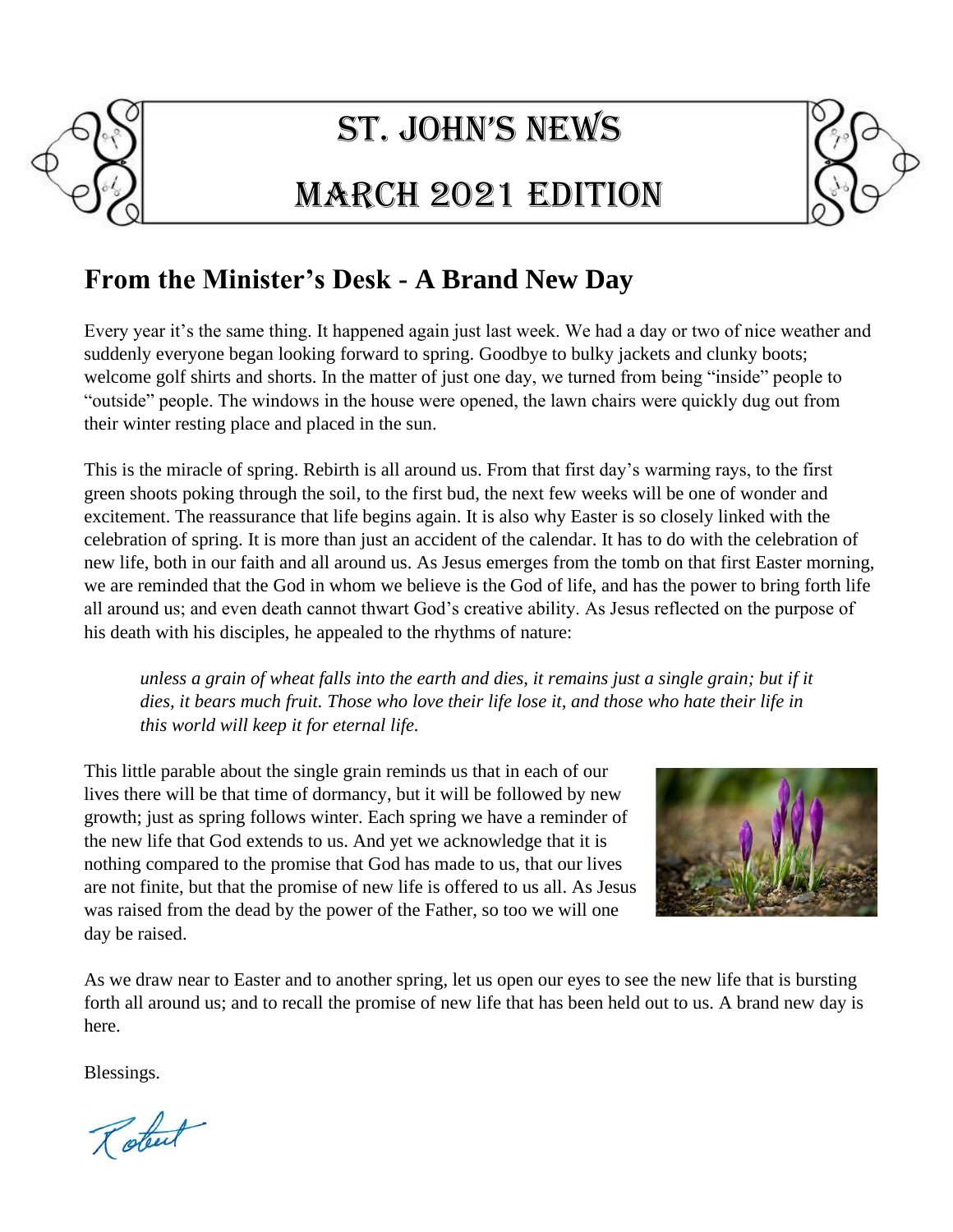

Kids' (and the young at heart) Corner Challenge

Calling all people of any age! We challenge you to complete the crossword puzzle. The first person to correctly finish it and return it to Susan at:

[susan.macdonald5@sympatico.ca](mailto:susan.macdonald5@sympatico.ca) or drop it off at the church office will receive a prize. We will publish the name of the winner in the next newsletter.

There were no entries for February's challenge. We hope we will have one sent in this month!

# *March Birthday Wishes*

Happy birthday to everyone celebrating in March: Keith Markell, Erin McDerby, Winona Johnston, Wendy Barnes, Johneen Rennie, Corrine Bourgon, Brian Loucks, Bryce MacNeil, Fleur Eenkhoorn, Jody Quan, Clarice Neill, Janice Plumadore and to all those wishing to remain anonymous.





S  $\mathcal{C}$  $\overline{B}$ Ε JES U S  $\mathcal{C}$  $H$ T M N R S K A A  $\mathbf{P}$  $\circ$ D V G V A  $\mathbb{R}$ E,  $\overline{J}$  $\Omega$  $\top$  $\mathcal{C}$ F. J  $\mathbb{R}$  $\mathbf{V}$ M S  $\mathbf{P}$ R A Y Ε  $\mathbb R$ W  $\mathcal{C}$  $\overline{B}$ V  $\mathbf{F}$ S  $\mathsf{T}$ Y N  $\Omega$  $\top$ X  $\mathsf{T}$  $\mathbb{F}$ - C  $\overline{U}$  $\mathsf{R}$  $\mathcal{C}$ ፐ R M T.  $F_{\rm c}$ A  $\mathbf B$  $\mathbf B$ T. P C  $\circ$ I E B Q 0 Χ N  $\circ$  $\Omega$ T. R E C T  $\mathbf I$  $\mathbb{T}$ T R E S U R  $\circ$ N R E S T  $\mathsf{R}$  $F_{\rm c}$ S  $\mathsf{P}$  $\mathsf{P}$  $\overline{U}$ ፐ S A L Y F. M B  $L_S$ T.  $\mathbb T$  $\overline{\mathrm{F}}$  $H$  $\overline{U}$  $\mathbf{P}$ Y K V D M T  $F_{\rm c}$ K O S V C Α R  $\mathbb N$ Ε  $\mathbf P$ A X R Ε S I H M  $R$   $P$  $\circ$ R M  $F_{\rm c}$  $\mathsf{P}$ E N L D M A N A O  $\top$ F. A C F. U  $\mathbf B$  $\top$ K G A A P  $\mathbf I$ J R R R R V V Χ  $\mathcal{C}$ H Y N  $\mathbb T$  $H$  $\mathbb R$ S М X T Η N N A  $\circ$ I E O T  $\mathbf F$ Y S S N C N - C A M C  $\mathcal{C}$  $\overline{J}$ S E  $\mathsf{T}$ D A L F. Κ Ε R K O Е W N S  $\overline{U}$  $\mathsf{P}$ U T R N W  $\mathbb R$  $\mathbf P$ Y A O E A D  $\circ$ N I T Y F L E Ζ W  $\mathbb{R}$ W M  $D$  $\mathbb R$ Q I  $\circ$ P A  $\top$ S C I P L E S C X G S B S M N D

**APOSTLES BETRAYAL CAVE CHURCH CROSS CROWN CRUCIFIXION DISCIPLES FAITH GOOD FRIDAY**  **JESUS CHRIST JUDAS** LAMB **LAST SUPPER LENT MARY MIRACLE PASSOVER PENANCE PENTECOST** 

**PRAYER REDEMPTION REJOICE RESURRECTION RISEN SAVIOR** SON **THORNS TOMB** 

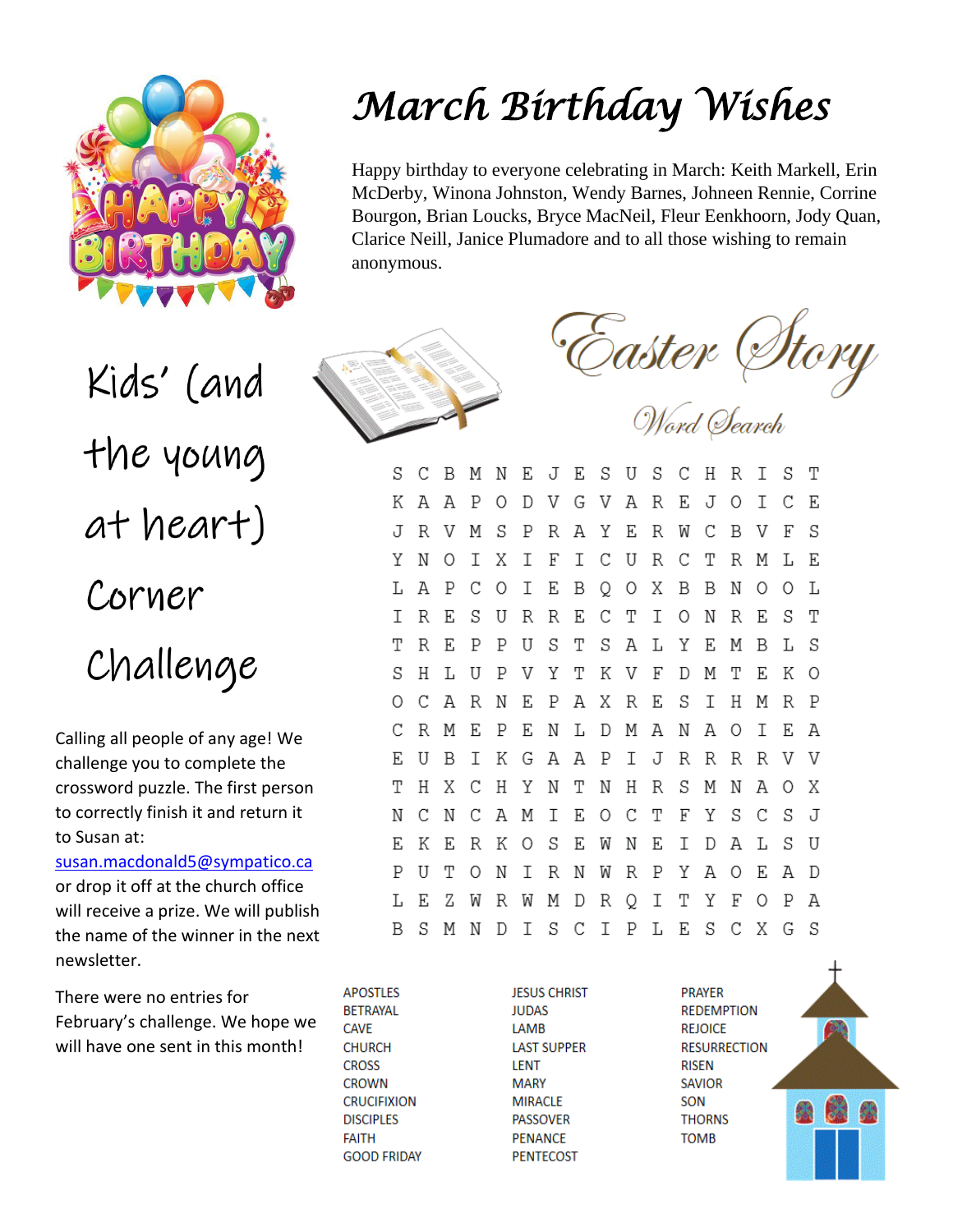## Bible Study Group

The group are currently studying ENTERING THE PASSION OF JESUS, a beginners guide to Holy Week.

The author of the book is Amy-Jill Levine. Ms. Levine is a Professor at Vanderbilt Divinity School and College of Arts and Science. She is a renowned scholar and teacher.

The group get together currently via Zoom on Wednesday nights usually for an hour or so. This current group comprises around nine or ten and Rev Adams is our leader. Prior to getting into the book itself I want to thank Rev Adams for making us all feel so welcome and free to ask our questions and for providing his view and insights on the topic of the week.

The book is broken down into six chapters:

- 1. Jerusalem, Risking Reputation
- 2. The Temple, Risking Righteous Anger
- 3. Teachings, Risking Challenge
- 4. The First Dinner, Risking Rejection
- 5. The Last Supper, Risking the loss of friends
- 6. Gethsemane, Risking Temptation

As one can see the book deals with the many risks that Jesus encountered during the Holy Week. The different perspectives of Matthew, Mark, and Luke compared with that of John are brought to the forefront in the book. You will have noticed that each of the chapters deal with risk and we are all invited to take a risk during our study.

I expect that a copy of the book is available in the Church Library and I would encourage you to give it a read.

We still have a couple of weeks to go so I have not gone into the details of the book with you.

I can tell you that in a couple of hours from now the group will have the honour of meeting AJ via Zoom and I am very excited about that. I have been very impressed with AJ as Rev Adams has included her particular views each week and you can pull her up on YouTube as you are reading the book.

For me personally, I want to learn more about Jesus, to bring him more into my life and to make me a better person. I want to thank Our Lord for taking my late wife, Yvonne, into his arms and caring for her until we can meet together once more.

I also recommend that you give the next group a try, you won't be disappointed.

God Bless,

#### R. Orrin J. Splane

A special thank you is extended to Orrin for writing this article and submitting it for this edition.



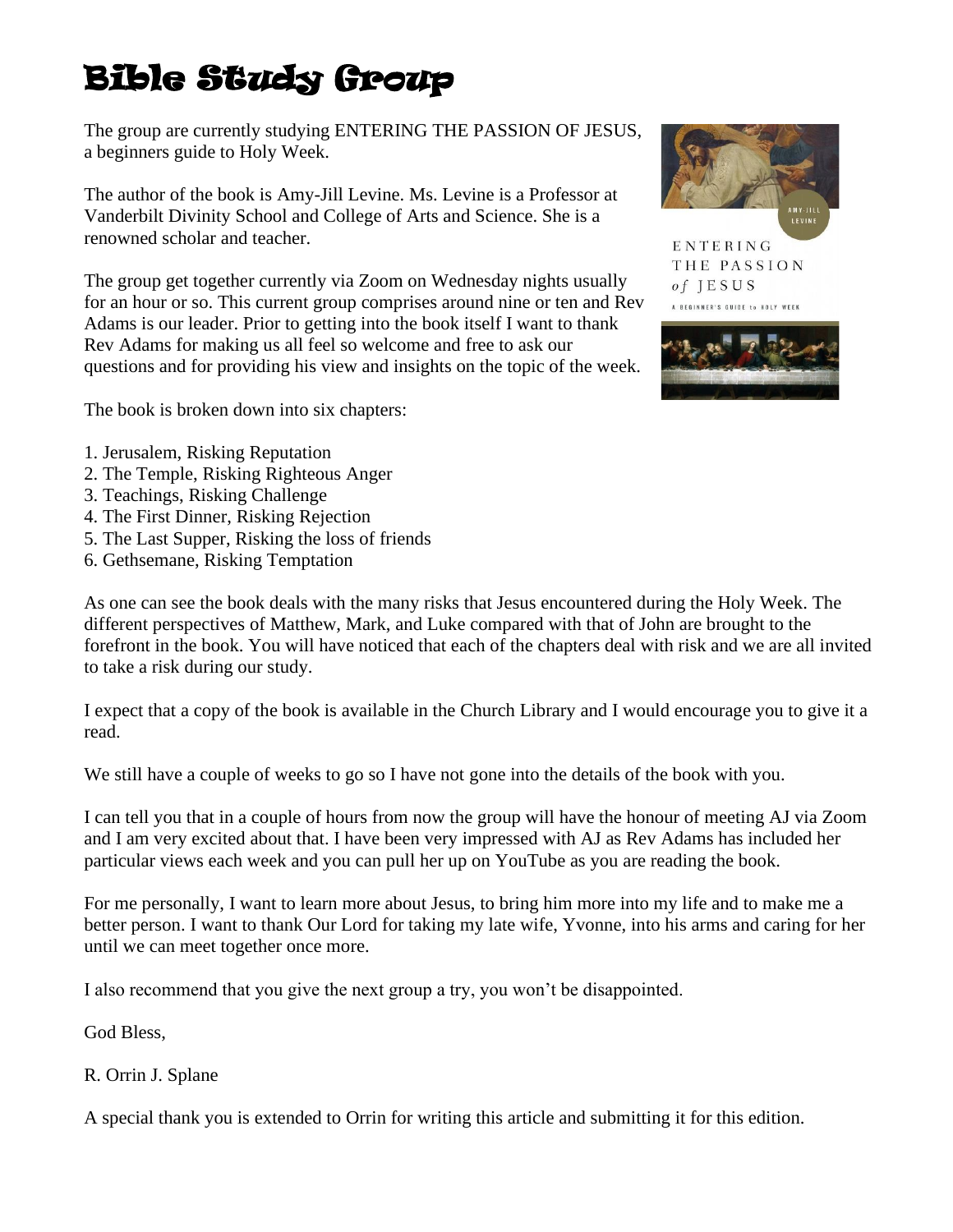### **SALE OF FUNDSCRIP CARDS**

Gail and Connie have started selling Fundscrip cards on Wednesdays and encourage you to think of them once again to buy your food, gasoline, restaurant, etc. cards. We've had a very bad start to the year but hope that we can make up for some of the lost time.

If you want to purchase cards, please call or email Gail (613-932-2811) or Connie (613-932-0234) no later than Tuesday night. You can pick up your cards in the kitchen on Wednesday between 1:00 p.m. and 1:30 p.m.



If you have a concern about coming into the kitchen, we are, without hesitation, open to the idea of bringing the cards to your car. If you want us to do this, please let us know when you call to order your cards. We are also open to dropping cards off at your home if you feel uncomfortable about coming into the church kitchen.

The WOC has invested a lot of money into keeping an inventory of cards, for the purpose of reaping a reasonable profit, so we hope we can depend on your continued support and co-operation.

Convenors - Gail MacDougall & Connie Gaucher



We hope all our young people will join in the following activities! For the younger youth, we are providing children's worship bulletins. These can be found on the under the children and youth tab on the church webpage.

For our teens, an online zoom meeting is held on Sunday evenings. If you have not received an email invite please contact Sarah-Jane Woods at [sarah\\_jwoods@hotmail.com,](mailto:sarah_jwoods@hotmail.com) Trish Brown at brownietrish4@gmail.com, or Reverend Adams at minister@stjohnscornwall.ca.

The youth will assist in the planning and will be participating in the Good Friday virtual service – we hope you will watch!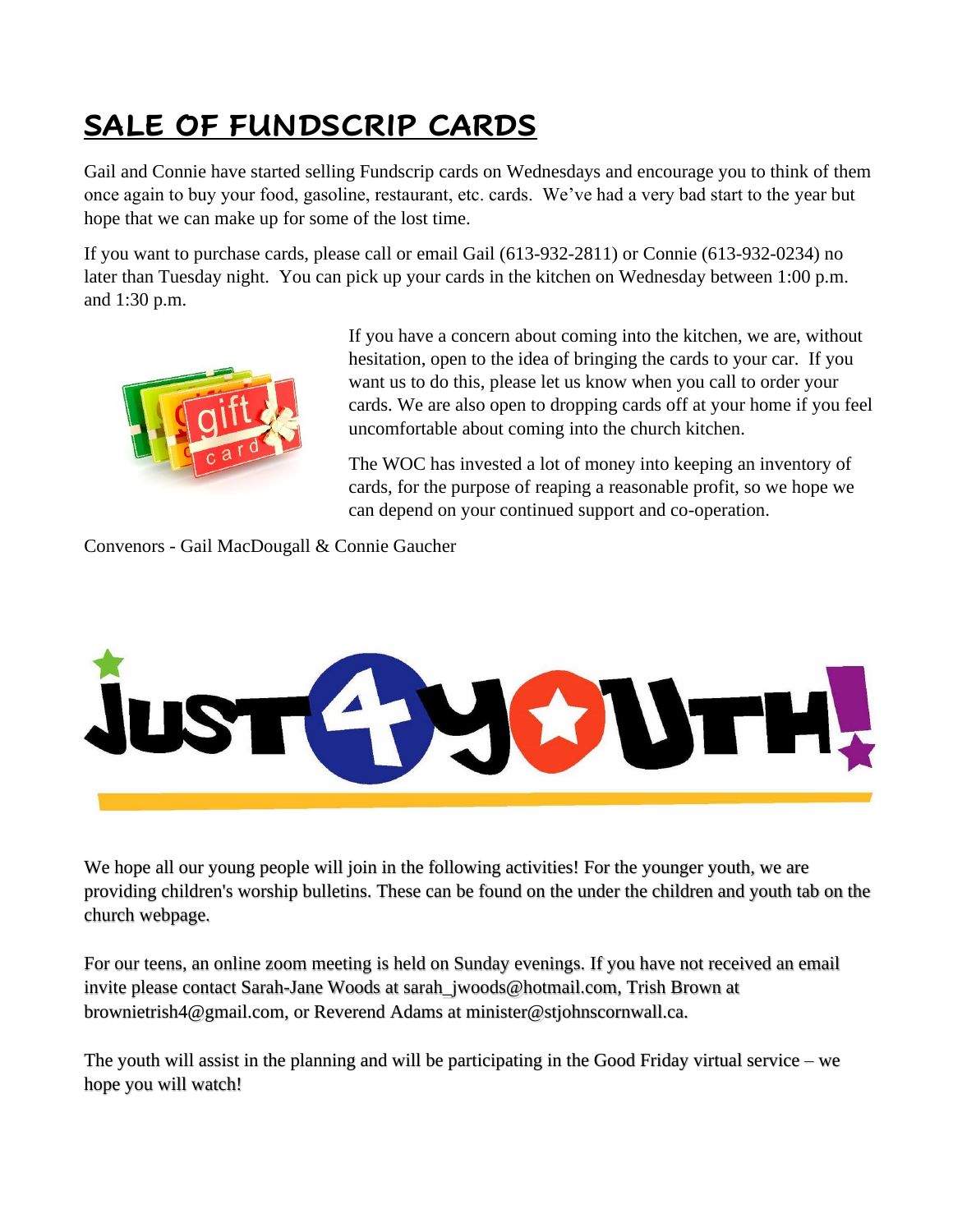### **The Book of Hebrews Chapter 11 – Written by Paul, the messenger of Christ**

**The Easter season** is upon us and Christians will have the opportunity to again witness the story of the cross and the resurrection of Jesus from the dead three days later. The apostles were able to witness this miracle firsthand. We must have **FAITH**!

**What is faith? It is the confident assurance that something we want is going to happen. It is the certainty that what we hope for is waiting for us on the road up ahead!** We know that all things were made by God's command; they were all made from things that can't be seen. **Men of God in days of old were famous for their faith.**

**Abel obeyed God** and brought an offering that pleased God more than Cain's offering did. God accepted Abel and his gift. We can learn from him about trusting God. **Noah was another who trusted God.** He went about building an ark to God's specifications even though there was no sign of a flood. His belief was in direct contrast to the sin and disbelief of the rest of the world. **Abraham trusted God** when he was told to leave home and go far away to another land that God had promised him. **Sarah, too, had faith, and because of this she was able to become a mother in spite of her old age.** She realized that if God had promised, it would certainly come true. And so, a whole nation was born from Abraham, a nation with so many millions of people that, like the stars in the sky and the sand on the ocean shores, there was no way to count them.

**Abraham offered up his own son Isaac** and was ready to slay him on the altar of sacrifice; yes, to slay even Isaac, through whom God had promised to give Abraham a whole nation of descendants! He believed that if Isaac died God would bring him back to life again. **It was by faith that Isaac knew God** would give future blessings to his two sons, Jacob and Esau. **By faith, Jacob, when he was old and dying,** blessed each of Joseph's two sons as he stood and prayed, leaning on the top of his cane.



**Moses' parents had faith too.** They took their child and trusted God to keep him safe amongst the reeds of the river. He would be saved from the death the king had commanded. **When Moses grew up,** he refused to be treated as the grandson of the king but chose to share ill-treatment with God's people. He eventually left the land of Egypt and wasn't afraid of the Pharaoh's anger. **He had faith that his people would be saved by the sprinkle of blood on the doorposts** of their homes, and the terrible Angel of Death would **'Passover'**, and would not touch the oldest child in those homes! **Subsequently, Moses and the people of Israel trusted God and walked right across the Red Sea on dry ground!** 

**There were many prophets in the Old Testament like Gideon, David, Daniel, and Samuel, who trusted God with their faith,** and as a result they won battles, overthrew kingdoms, ruled their kingdoms well and received what God had promised them. Some were safe in a lion's den, or a fiery furnace, some women received their loved ones back again from death.

#### **These are all heroes of the faith. We should believe likewise!**

Paraphrased by John Adams from Hebrews 11. Thank you John, for your submission to this month's newsletter.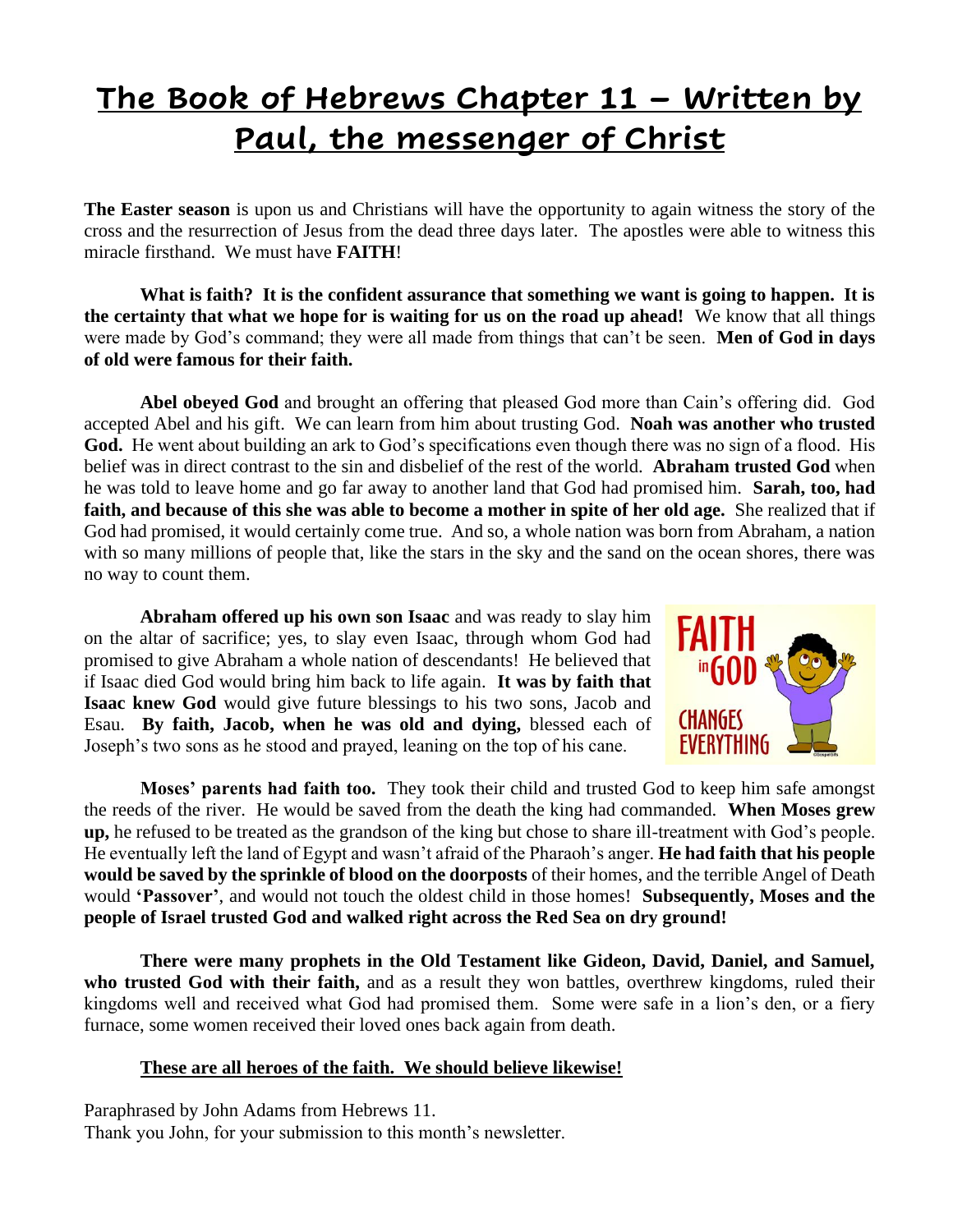### Your chuckle for today...

There was a very gracious lady who was mailing an old family Bible to her brother in another part of the country. "Is there anything breakable in here?" asked the Postal Clerk. "Only the Ten Commandments." answered the lady.

Thank you to Charles Eadie for putting a smile on our faces.

Got a good joke, poem, or a funny Covid-19 or isolation story? Please share it with us. We will not reveal any names unless you give us permission to do so. Send your submission to: [susan.macdonald5@sympatico.ca.](mailto:susan.macdonald5@sympatico.ca)

#### **TECHSURROUND**

In December 2017, a committee was formed to explore a way to enhance and upgrade our worship service. The goal was to provide optimum viewing and to add a new dimension to our services. Lessening our paper trail was also a consideration. Once we decided on the three large TV screens, it



became apparent that we needed new equipment to fully use these screens, so a Beringer sound board was purchased. AND as things go, we then knew we needed a structure of some sort to house it!

Enter Steve Richer - a talented local builder who agreed to construct the main portion according to our very specific criteria and according to Dan's detailed drawings. (Dan had been patiently making do for years with a makeshift table and chairs resurrected from their service somewhere else in the church) Steve worked on the project while continuing with his

day job at Bell. He kindly donated wood and time to our project, making the cost far less than any commercial purchase might have been.

When Covid landed on our doorstep last year and online viewing was all we had, a second camera was added on the middle back wall to provide better viewing. Of course, then we also needed more room for

the video operator to do his job! Steve Richer came to the rescue again and built the lower portion. We now had a functional structure to house all our new technology....hence the name TECHSURROUND.

The TECHSURROUND has been a welcome addition to our church both practically and aesthetically. It was built with pride, with care and particular attention to the aesthetics of our beloved church.



Pictured above is our wonderful tech team of Dan and Alex Plant.

Submitted by Barb Mason

Thank you so much Barb for keeping us update on this important part of our Ministry.